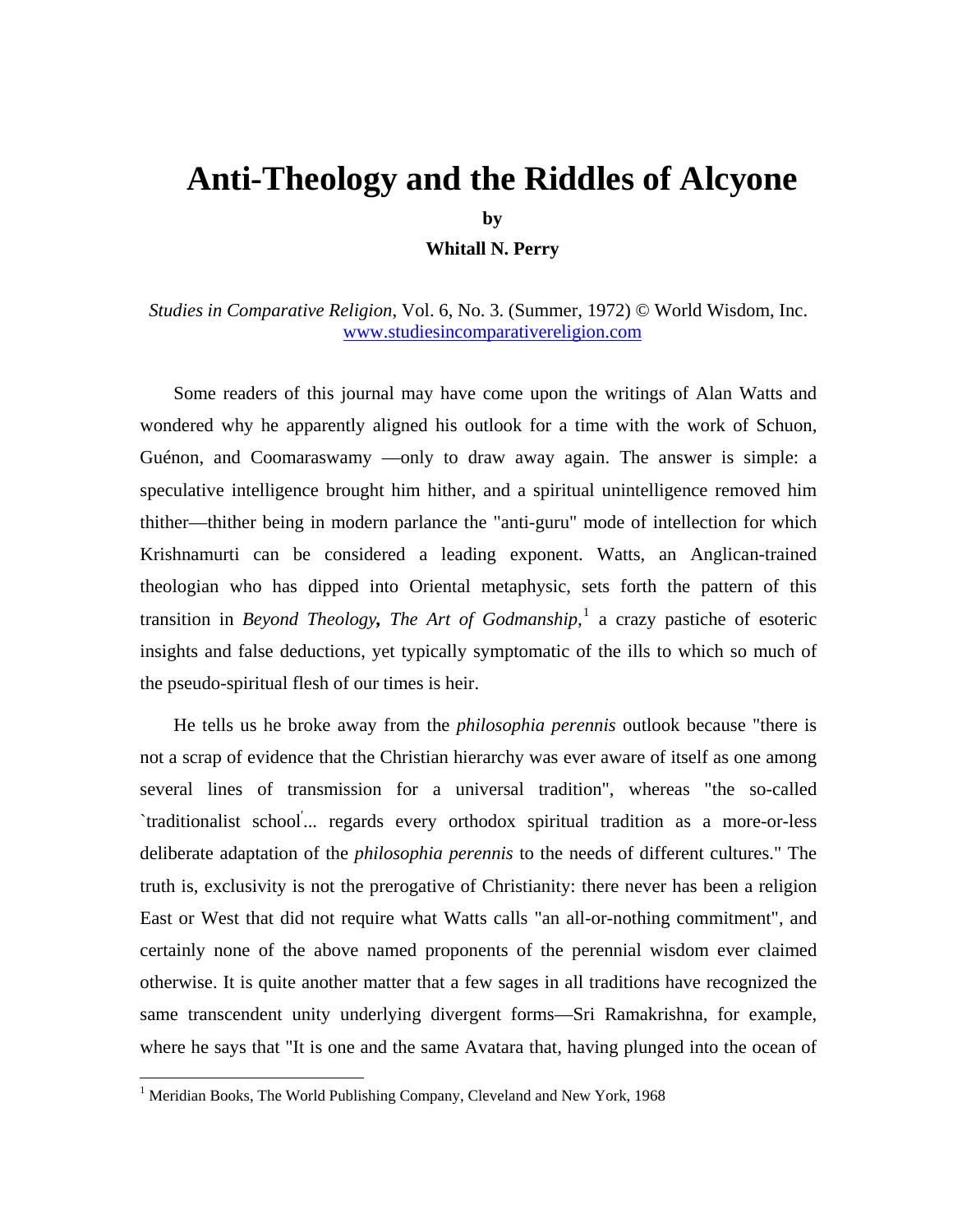life, rises up in one place and is known as Krishna, and diving down again rises in another place and is known as Christ", or Nicholas of Cusa (whom Watts would appropriate to his ends) when he says "Hence there is a single religion and a single creed for all beings endowed with understanding, and this religion is presupposed behind all the diversity of rites".

The author of *Beyond Theology* assumes a stance which he begs the reader not to mistake for blasphemy, or even "the Devil himself", but to accept simply as the role of "Jester<sup>"</sup> at the Court of Heaven presiding as it were over a masque being played out between Atman and the human ego. Watts, however, is no Omar Khayyam: to qualify for the Fool at Court, one has both to know the palace rules and who holds command, whereas our Jester knows neither—a diplomatic gaffe compounded by his total cynicism as to the possibility of there being any Court or King at all. "Seriously, is it plausible to conceive our universe as something run on the lines of Egyptian, Persian and Byzantine monarchies, with their thrones and judgments, their dungeons, torture chambers and scaffolds? To say that the traditional Christian imagery of God as the heavenly King is to be understood as myth rather than fact... is only to say that the general climate of twentieth-century knowledge and thought has made it [the existence of such a being] thoroughly implausible and slightly comic. And so long as we are exhorted in church services to address ourselves (for example) `with a pure heart and a humble voice unto the throne of the heavenly grace,' the very idea of God will be contaminated with this now ridiculous image. It is simply unimaginable that the universe of modern astronomy and physics, biology and chemistry, should be the creation of any such pompous potentate; our world is much too astonishing for any explanation of that kind to be meaningful... To sophisticated theologians it may seem somewhat naive... to whip such a dead horse." Watts can think he has learned something from the Hindus about Immanence, but anything to do with Transcendence is beyond his grasp, being as he is in complete ignorance concerning metaphysical principles and by consequence the theory of emanations descending from the noumenal to the phenomenal world. For him the doctrine of the archetypes is a dead letter; yet it is this doctrine that enables Hermes, for example, to say that earthly kings "hold their sovereignty after His likeness" , that is, "the supreme King of the universe.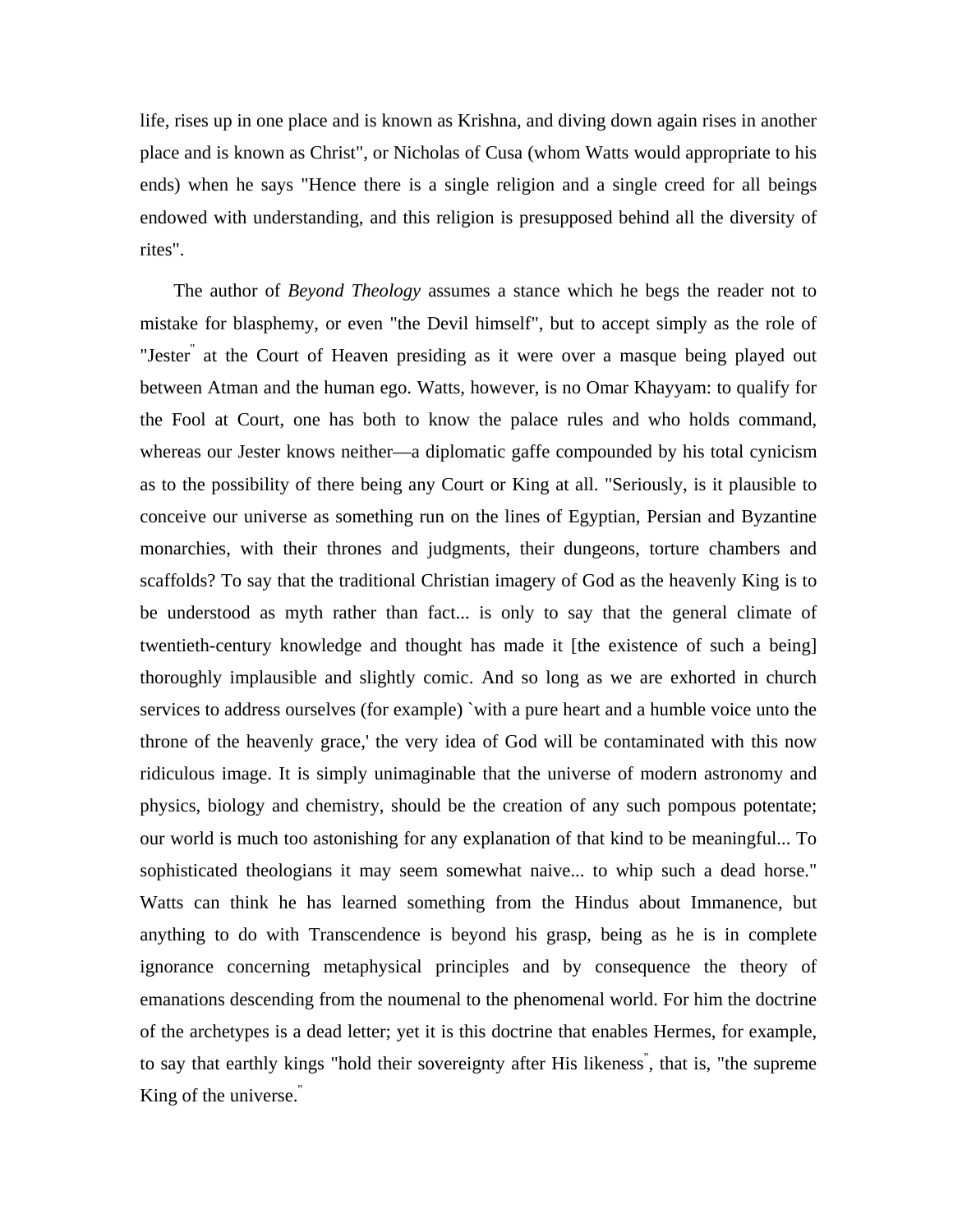God can as well lack majesty ("Highness" ) as a mountain can lack height.

As for the palace rules, the author of this manual on "Godmanship" could not care less, but the fact is that religion being by definition profoundly aristocratic, its language will necessarily be characterized by dignity and nobility. Watts is a skillful writer who knows perfectly well how to turn a phrase, and he has chosen to punctuate his points with consummate vulgarity. Indeed, the author leaves the reader with the impression that he has been traumatized by a frightful Anglican public-school syndrome. "Raised in this atmosphere, children never cease to feel that this is a world in which they do not really belong. Thus educated, men go through life on tiptoe, ever fearing to offend the mysterious Authority behind things, and the claim to be one Self with the eternal Ground of the world is felt to be the ultimate impertinence and effrontery. Christianity does not have to remain in this nursery and boarding school atmosphere... The ultimate identity of man with God is not identity with this Commander-in-Chief of the universe".

All this not withstanding, Watts manifests a genuine appreciation of spiritual forms, such as the Latin Mass, Gregorian chant, the *Philokalia,* and "cathedrals, abbeys, priories, parish churches and oratories in the enchanted stone of Romanesque (Norman) and Gothic masons." And no one could surpass his strictures on the Protestant Establishment: "The insides of most Protestant churches resemble courthouses or town halls, and the focal point of their services is a serious exhortation from a man in a black gown. No golden lights, no bells, incense, and candles. No mystery upon an altar or behind an iconostasis. But people brought up in this atmosphere seem to love it. It feels warm and folksy, and leads, on the one hand, to hospitals, prison reform, and votes for all, and, on the other, to sheer genius for drabness, plain cooking ungraced with wine, and constipation of the bright emotions—all of which are considered virtues. If I try to set aside the innate prejudices which I feel against this religion, I begin to marvel at the depth of its commitment to earnestness and ugliness. For there is a point at which certain types of ugliness become fascinating, where one feels drawn to going over them again and again, much as the tongue keeps fondling a hole in a tooth. I begin to realize that those incredibly plain people, with their almost unique lack of colour, may after all be one of the most astonishing reaches of the divine *maya—*the Dancer of the world as far out from himself as he can get, dancing not-dancing.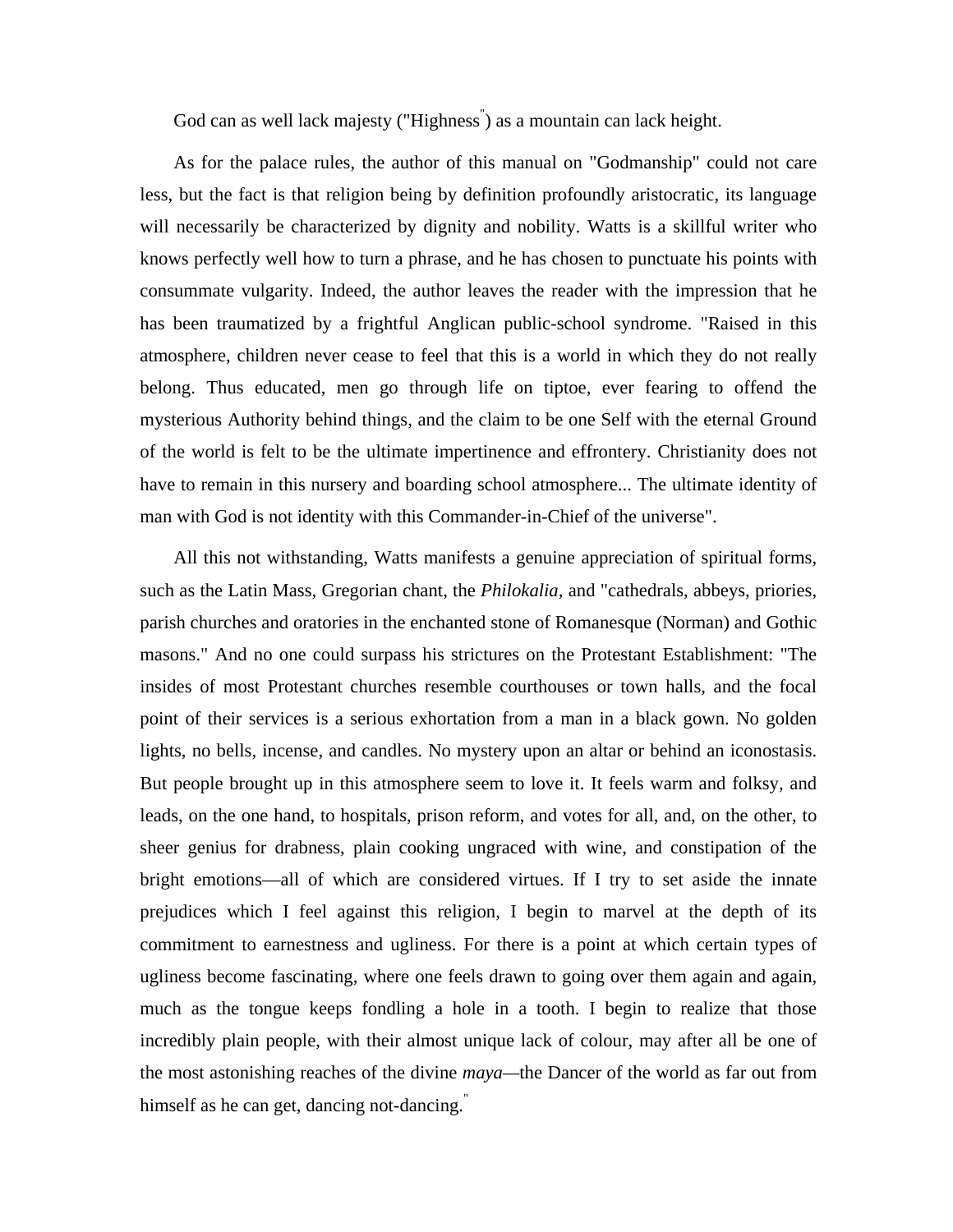Yet with all this, Watts has no sense of the sacred: "Every Easter Sunday should be celebrated with a solemn and reverent burning of the Holy Scriptures, for the whole meaning of the resurrection and ascension of Christ into heaven ('which is within you' ) is that God-manhood is to be discovered here and now inwardly, not in the letter of the Bible." And again: "Is it really of any great interest to ask whether Jesus was literally and historically born of a virgin and resurrected physically after his death? This kind of emphasis makes him a human freak, like a two-headed baby." With how many heads was that similitude coined?

The central argument of the book, based on a misconstruction of the Hindu teachings on *lilâ* and *mâyâ,* is that no meaningful solution to the ills of existence is ever going to be achieved in Christian theological terms of an Absolute Potentate lording it (in the vein of the author) over a creature arbitrarily produced *ex nihilo,* then banished by the Fall, and ever after sadistically condemned—out of "loving chastisement"—to a moral rectitude in view of Redemption that by human definition is never achievable—until man goes *beyond theology* in a game of "Godmanship" where he discovers the delightful joke that he has really all along been the Divine Self *(Atman)* disguised *(mâyâ)* as the ego in an "eternal dance of hide-and-seek" *(lîlâ).* The tables are now turned: what was formerly thought to be outside or above ourselves is all at once seen to be within our very most center; "we" in reality are only so many variants of the one "I" whose "sport" is to scare "Himself" senseless with the most frightful nightmares He can invent about "otherness", until when the universe is rent with shrieks of horror, the "Divine Jokester" calls the whole thing off by awakening with laughter that turns the agony into the ecstasy which all along it really was in disguise.<sup>[2](#page-3-0)</sup> The point is, "as soon as you realize that you *are* the Center, you have no further need to see it, to try to make it an object or an experience. This is why the mystics call the highest knowledge unknowing ... When the material world is no longer asked to provide the eternal home it is suddenly and amazingly transfigured. Its impermanence becomes a dance instead of a mockery... It is likewise the body resurrected and the Paradise Garden. For death and the Last Day are when our conventional identity comes to the end of its tether and we `give up the ghost' of the isolated ego." By thus

 $\overline{a}$ 

<span id="page-3-0"></span> $2^2$  A theme already developed in Gerald Heard's Pain, Sex and Time.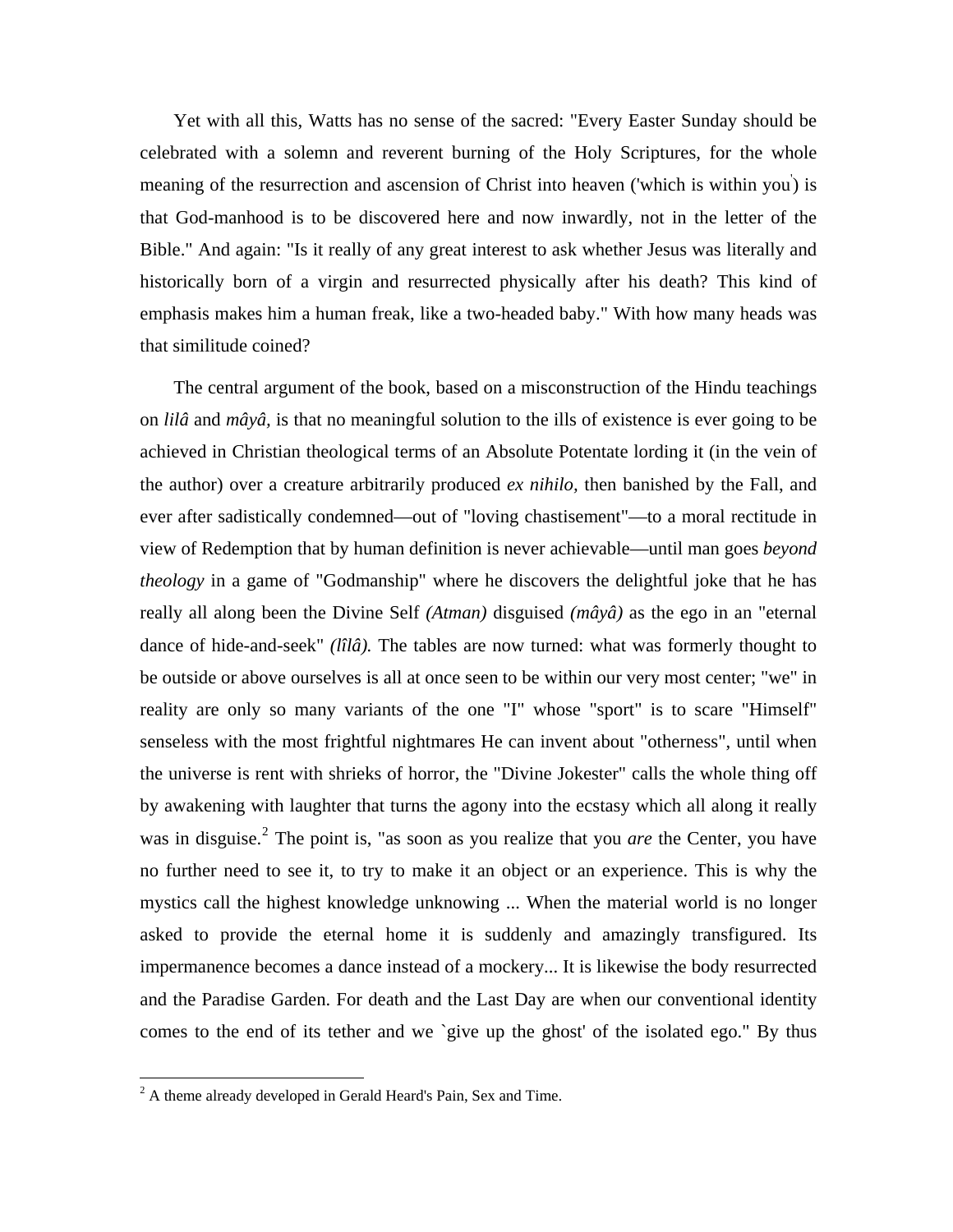reducing eschatology to its proper perspective, we are delivered on the one hand from "the tedium of immortality" and "the monstrous notion of a physical universe containing the risen bodies of all our friends and relations permanently pickled in Spirit", and on the other from "the Church's disagreeable insistence on the reality of the totally malignant spirit of cosmic evil, [and] on everlasting damnation". Seen within this new framework, "the Christian mythos has the possibility of blossoming into the most joyously exuberant, swinging, colourful, and liberated religion there ever was. Heaven need not wait for the grave." We have more than an echo here of the Rev. Harvey Cox' s carnival-spirit religion. For Watts, the pure materialist "is either a slob or a bore", while the pure mystic" is more of a Euclidean proposition than a human being". But the author, like R. C. Zaehner, believes the moment has arrived for "a really thoroughgoing spiritual materialism... a true marriage of Heaven and Earth"; and in this sense Karl Barth's term "theology of crisis" points up the providential nature of the thorny aspects of Christianity, as being "the writhings which precede revelation; they are like the pangs of a woman in labour, but here in labour for the birth of a new kind of consciousness and a new apprehension of man's identity."

And now Watts draws us into his confidence: "In writing this book, I am to some extent letting the cat out of the bag by publishing things which should be communicated in secret.... The esoteric is... what we communicate with winks rather than words.... But the very fact that sexual love and overt sexual imagery is the principal Christian taboo points directly to what must be, in fact, the *mysterium tremendum,* the inner and esoteric core of the religion.... The Church reeks of sexuality because it is the one thing intentionally and obviously absent, the one thing definitely concealed, and thus the one thing really important." His argument runs that prudery is all part of the cosmic play intentionally cultivated to intensify sexual pleasure, whereas a libertine indulgence would glut the joy. Repressed sexuality is even seen as being at the core of the Inquisition. By joining in this cosmic game of " lust/guilt, prudery/prurience" , man is participating in "the eternal oscillation of in/out, lost/found, and yes/no. And this oscillation is also the *vac,* the primordial sound or word, AUM, whereby all things are brought into manifestation, and thus the equivalent of the Word in Christianity." Hence, "if Christianity really means what it says about the union of the Word and the Flesh, the resolution of the problem must be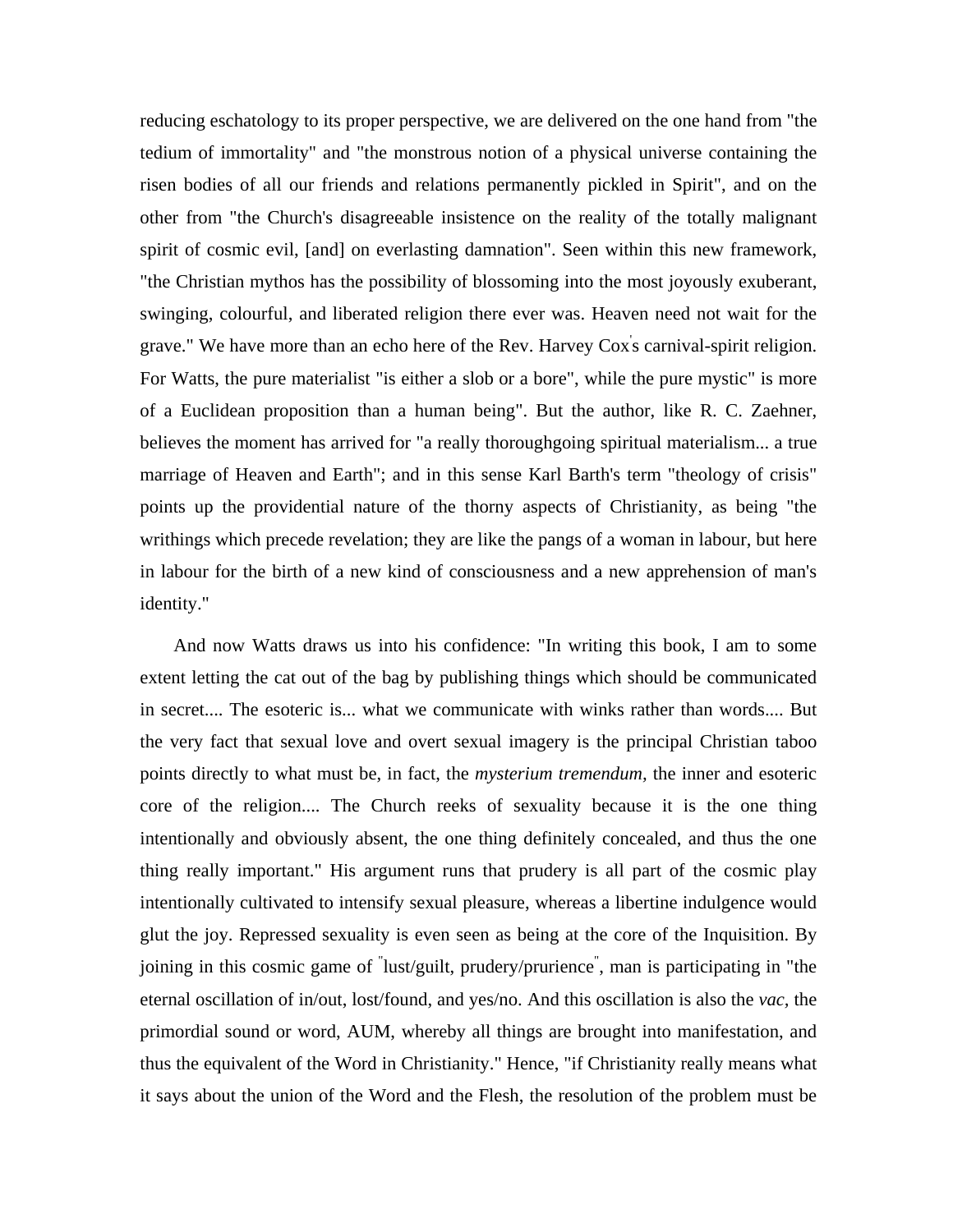the divinisation of sexuality."

One has to insert a parenthesis here and ask where the author relates his own intelligence to the teachings of Christ. "Poor Jesus! If he had known how great an authority was to be projected upon him, he would never have said a word. His literary image in the Gospels has... become far more of an idol than anything graven... so that today the most genuinely reverent act of worship is to destroy that image. In his own words, `It is expedient for you that I go away, for if I go not away, the Paraclete (the Holy Spirit) cannot come unto you'.... To insist on the historicity of the Christian myth is to remove Christ to the sterile distance of an archaeological curiosity."

After this sobering *mise au point,* we can return to the more serious business of "Godmanship", or what the author calls "making 'celestial whoopee'... The Indian image of the universe as a manifestation or emanation of the divine is such a simple and plausible game-form... It permits gut-shaking seriousness up to the very last microsecond—to the bullet in the brain, or to the twist of some demon's red-hot trident in the tenderest vitals of a hypocrite in hell, so that just beyond the point when everything reaches final and perfect evil, the scream turns suddenly into the ringing voice that says, `I am Alpha and Omega, the Beginning and the End!' Thus is the "sadism" of Christian theology "transfigured" into the more comprehensive "masochism" of Oriental doctrines.

It is likewise the encounter of the "I<sup>"</sup> with the "Eye<sup>"</sup>. In the chapter "Who *Is* Who?<sup>"</sup>, Watts describes this union: "If only I had the rubber necks of the people in the hymn who aspire

Prostrate before thy Throne to lie,

## And gaze and gaze on thee!

"At the same instant I become aware of those Eyes watching me right through the back of my head—Eyes that bore implacably into the most tender and disreputable centers of my soul… until everything is just one Eye. And because there is no brow, no face, I cannot tell what expression that Eye has. It just looks, and I can't stand it. I start running, running in blind panic down the corridors of the temple; but every way I turn I am running straight into that Eye. I drop to the floor, curl up, shut my eyes, and cover my head. Yet the Eye comes at me from deep inside me—vaster than ever, filling all thinkable space.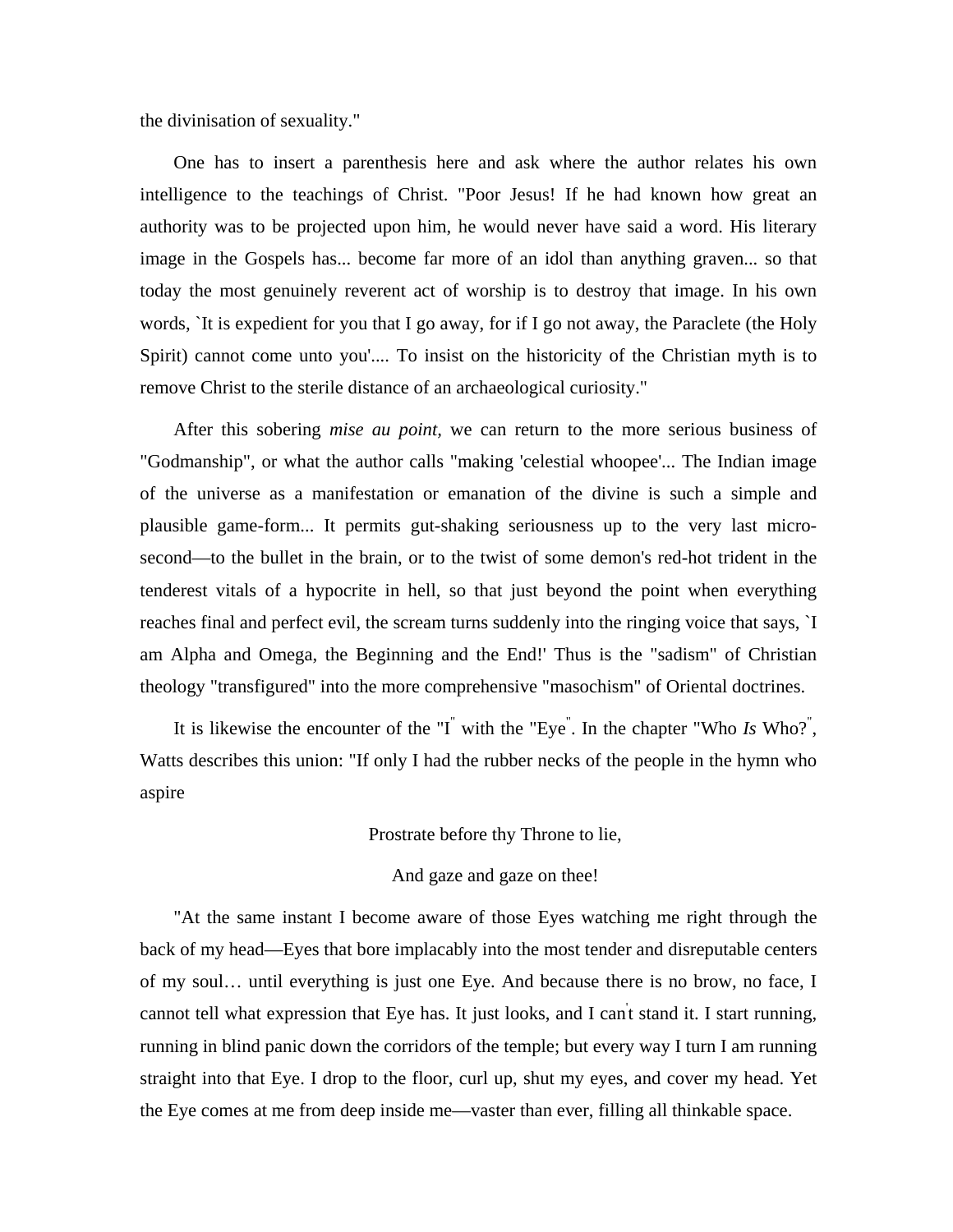"There is nowhere—nowhere at all—left to go... The only shred of myself that I can find is just the terror, the running away from that Eye... There is nowhere for terror to go, no one to answer the screams, no darkness to cover me, no place to bury the body. And, just then, I am the Eye. For `the eye with which I see God, said Eckhart, `is the same eye with which God sees me.' "

It only remains now to find out how we, too, can share in this oneness. The secret comes through not desiring it. " The final meaning of negative theology, of knowing God by unknowing, of the abandonment of idols both sensible and conceptual, is that ultimate faith is not in or upon anything at all. It is complete letting go." For the technique of mastering this "negative theology"—a misnomer for "anti-theology<sup>"</sup>—Watts on the final page of his book turns the reader over to Krishnamurti.

\*

\* \*

Inspired by certain Messianic speculations of Madame Blavatsky, two of her disciples in the Theosophical Society, the Rev. C. W. Leadbeater and Annie Besant (a "reincarnation" of Giordano Bruno, and prior to that, Hypatia), undertook to expedite the coming of the future Maitreya Buddha by themselves fixing on a vessel of election for the purpose. Thus within the first decade of our century a young Hindu, J. Krishnamurti, predestined through thirty previous "incarnations" and an "Initiate" of the "Great White Lodge" somewhere in Tibet, was recognized as the providential vehicle to incorporate the Second Advent; he was accordingly invested at Adyar, India, with the name *Alcyone,*  made head of an Order ("Star in the East"), and sent to Oxford to complete the polishing necessary for the mission.

He repudiated the whole comedy in 1929, dissolving the Order, rejecting Theosophy as just another "system", and renouncing all claims to be a World Teacher. His sobriquet has been kept in this article, however, since even if he left the Theosophists, he has retained the *"samskaras"* (members of the Society still revere him) and done nothing to dispel the illusion that he has a crucial message for mankind about the possibility of an inner transformation of the individuality with its consequent outward transformation of society. Give what explanation one will—his charisma, the social unrest and personal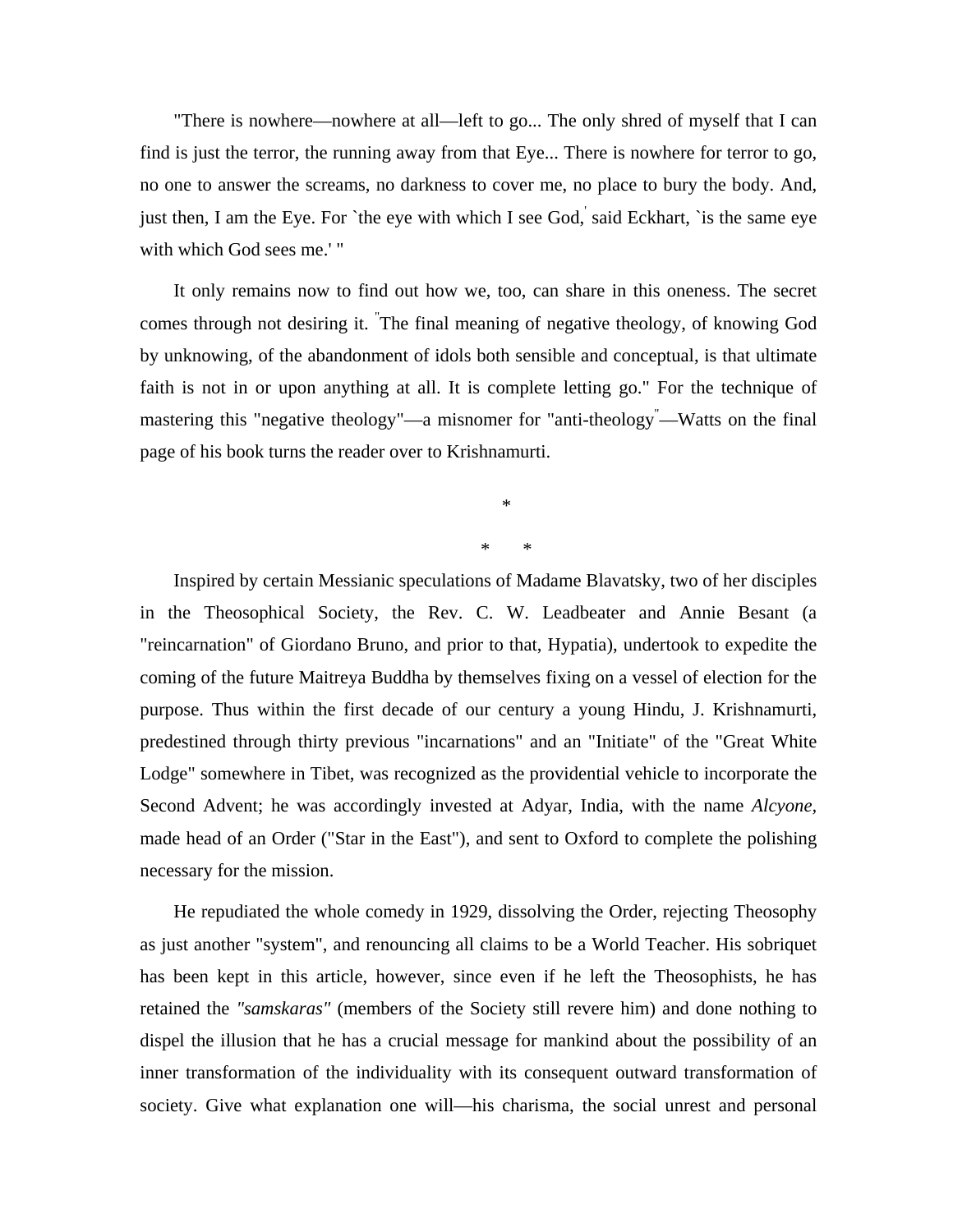insecurity of his audience, the flattery of an "anti-doctrine" that disowns orthodoxies and commitments—Krishnamurti has attracted masses for some half a century who buy his books, sit spellbound at his lectures, follow his seminars at Saanen, Switzerland, and now send their children to his Educational Center at Brockwood Park in Hampshire. A glance at the dialogues reproduced in any of his numerous books betrays a bourgeois banality camouflaged solely by a smoke screen of sophistries and by what Marco Pallis calls "the rather repellent sophistication of his mode of expression".

As a prerequisite for understanding his "method", Krishnamurti says it is essential that we discard all our previous thought reflexes and conditionings. The first notion to get rid of, then, is that this work has anything whatever to do with religion—with religion orthodox, revealed, or in any way consecrated—unless the word is to lose all meaning. This is given on his own authority (although he says "there is no authority whatsoever") throughout his teachings which hold the revelations and practices of the world faiths in contempt: "Thought has cleverly said that there is a permanent, eternal self in yourself.... Thought has created the idea of an eternal self—the soul, the Atman—in order to find safety, hope" *(Talks and Dialogues Saanen 1967,* Netherlands: Servire, 1969). To follow him means not belonging "to any particular dogma, religion, church, and all that immature nonsense" *(ibid.).* "A devout Catholic, practising his belief day after day, will experience the figure of Christ in his vision or dreams. That only strengthens his conditioning, therefore such a person is not free to observe; he remains a little bourgeois, caught in his own particular belief, his own particular dogma, inviting the world to enter his cage" *(Talks and Discussions at Brockwood Park 1969,* Servire/Wassenaar, 1970). " So one depends inwardly more and more on something—a drug, a Master, a guru, a belief and so there is more dependence and more resistance and more fear" *(ibid.).* We read further on that the mind has everlastingly sought "the immortal and the timeless", which can only be attained in that freedom which comes from going beyond mind: "Because I have no principle—which is a conclusion—I have no ideology and there is freedom." Mind is the result of conditioning, he tells us elsewhere in the same book. "When we are violent and angry, that violence is part of the animal. We have evolved from the higher apes, we have got that violence in us. Aren't you the result of yesterday? ... The whole Asiatic world believes that there is a soul, that there is the Atman. You can be conditioned to believe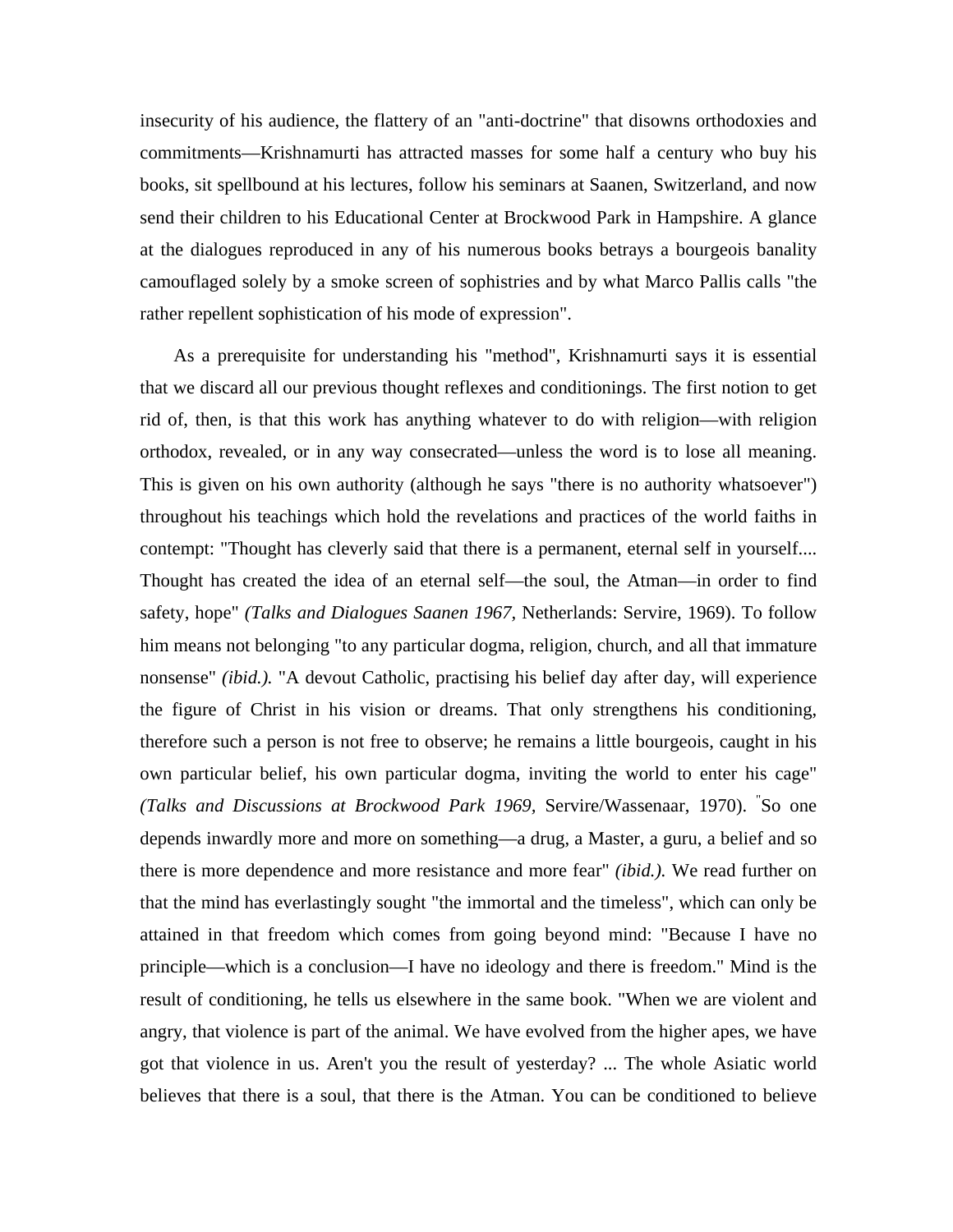anything."[3](#page-8-0)

 $\overline{a}$ 

Again, "there are innumerable gurus all over the world... who practise various systems of meditation… A system implies not only the authority of the one who has achieved and who says, `I know', but it also means to practise, day after day, in the hope of achieving some particular result... If I practise something daily... my mind becomes more and more dulled as it gets caught in the habit of a routine. So one has to reject all systems because they are unintelligent" *(ibid.).*

How, then are we to get beyond mind? By cultivating awareness: "An essential part of meditation is this understanding of the difference between concentration and attention. Concentration demands effort; awareness or attention does not... Where there is concentration there is exclusion and resistance; and where there is resistance there is conflict and the way of duality. I think that is fairly clear?" *(ibid).* What is clear is that the speaker does not know the etymology of the word he is attacking, for it means a concentering or "synthesis" *(samâdhi)* of our powers, an inclusive faculty transcending and resolving dualities, and exclusive uniquely of distractions, of the conventional mind activity which the speaker himself maintains must be stilled.

But since Krishnamurti claims not to be a teacher, what is the sound all about? He claims that a teaching received "is already a secondhand thing"; therefore who is beguiling whom? Is he the dupe of his audience, or vice versa? The answer is: both—it is only through their mutual ignorance that the comedy is perpetuated. While criticizing the thought of his questioners for "chasing its tail" , he is doing nothing other himself. To use another metaphor, he saws the branch on which he sits; for in default of a common denominator or minimal cognitive adequation between agent and recipient, no communication is possible, and ideas are voided in a flux of empty utterances.

Furthermore, either his "message" is timeless, in which case it is madness to believe Krishnamurti the first to promulgate it, or it is not, in which case it is a passing fad without interest. The man is in fact a victim of the very thought conditioning he would

<span id="page-8-0"></span> $3$  It is fantastic that one Asiatic alone should think he has escaped this "conditioning". Thus are his arguments rendered nugatory, following the dictum of Aristotle (Met. XI. 8. 30) : "A science of the accidental is not even possible .. . for all science is of that which is always or for the most part, but the accidental is in neither of these classes."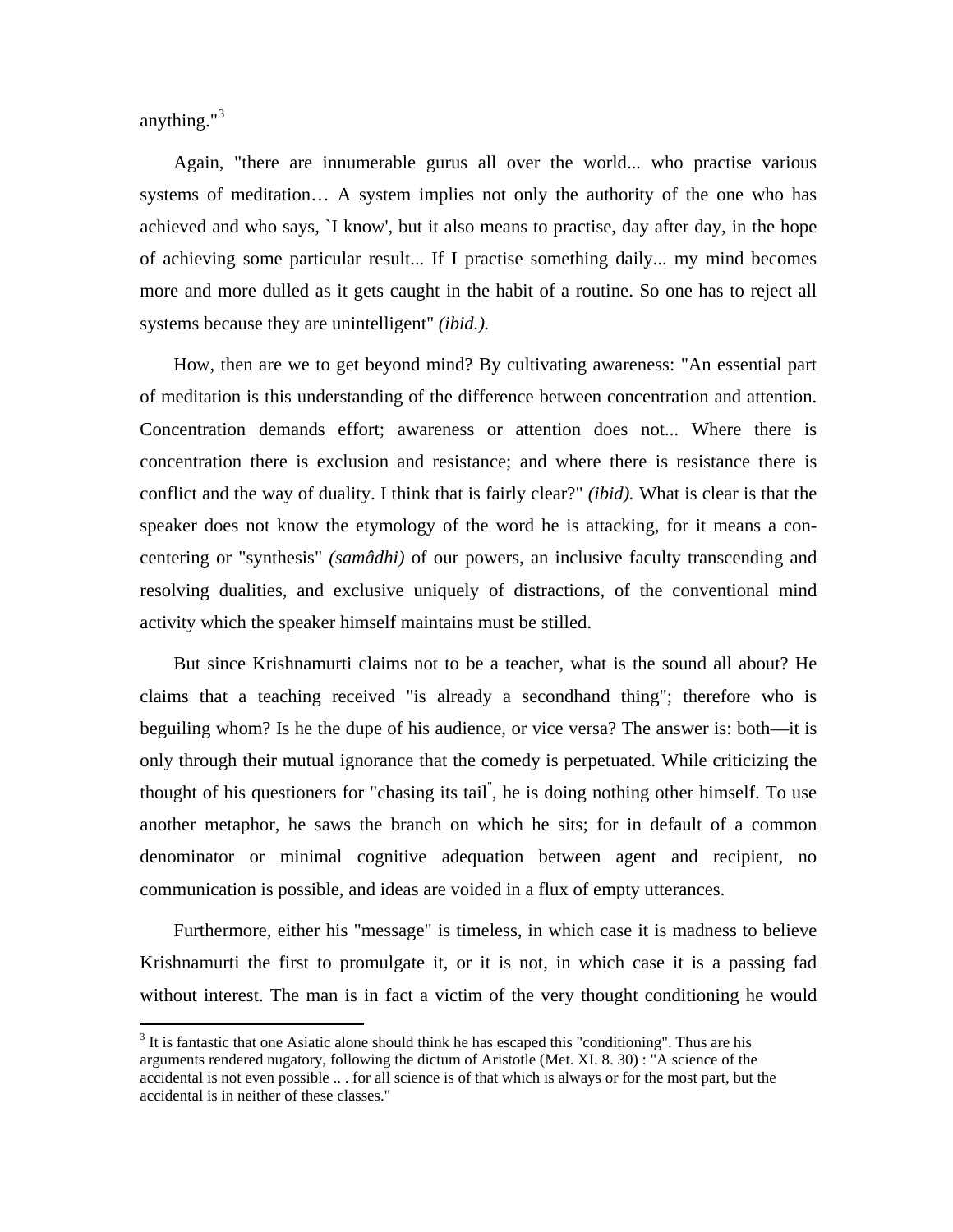reject, being a product of the Brahmanic heritage from which he has deviated. The violence of his reaction against religion is a manifestation even of exactly the sort of antagonism, resistance, opposition, and conflict which he pretends to be rejecting. Moreover, every spiritual anomaly is nothing but the distortion of a truth. With Watts it is a perversion of negative theology and a confusion between the ego and the Self. Krishnamurti's aberration is the same thing in a more "Hindu" mode, a distortion of the *via negativa (neti, neti)* of Advaita Vedânta. If he were a caste Hindu practicing the *sâdhanâs* and *dharmaiâstra,* he could have an ashram and pursue the Sankaran method of "non-identification of the self with the non-Self". For it is perfectly true that the map is not the country it portrays, that spiritual attainment can only be had through a reversal of values, a rupture with habit, a spontaneous immediacy that cannot be "communicated", and hence a "leap into the dark". But these are things that every spiritual master knows.

Let us, however, envisage the manner in which Krishnamurti himself might answer these charges. For this we can now hold an *imaginary* forum where his questioners bait him with some of the objections just put forth:

## *Question: Some people say you are sawing the branch you sit on.*

ANSWER: Who is sitting on the branch? Is thought sitting on that branch? Because if so, then it is good, because that is precisely what we want, namely, to saw thought off from its own habit-formed foundations. If thought ceases to see the duality between itself and the branch, then who is there to stay on the branch or fall off? If on the other hand thought remains conditioned to the idea of sawing at something in order to obtain a result, then when the branch comes down the situation creating the complex is dissolved and so in either case release is obtained.

*Question: Sir, spiritual teachers claim that the Truth is always one and the same, being beyond all relativity and change. If, therefore, we admit that the founders of all the great religions of the world were adequate vehicles of the Truth, what is it you have to tell*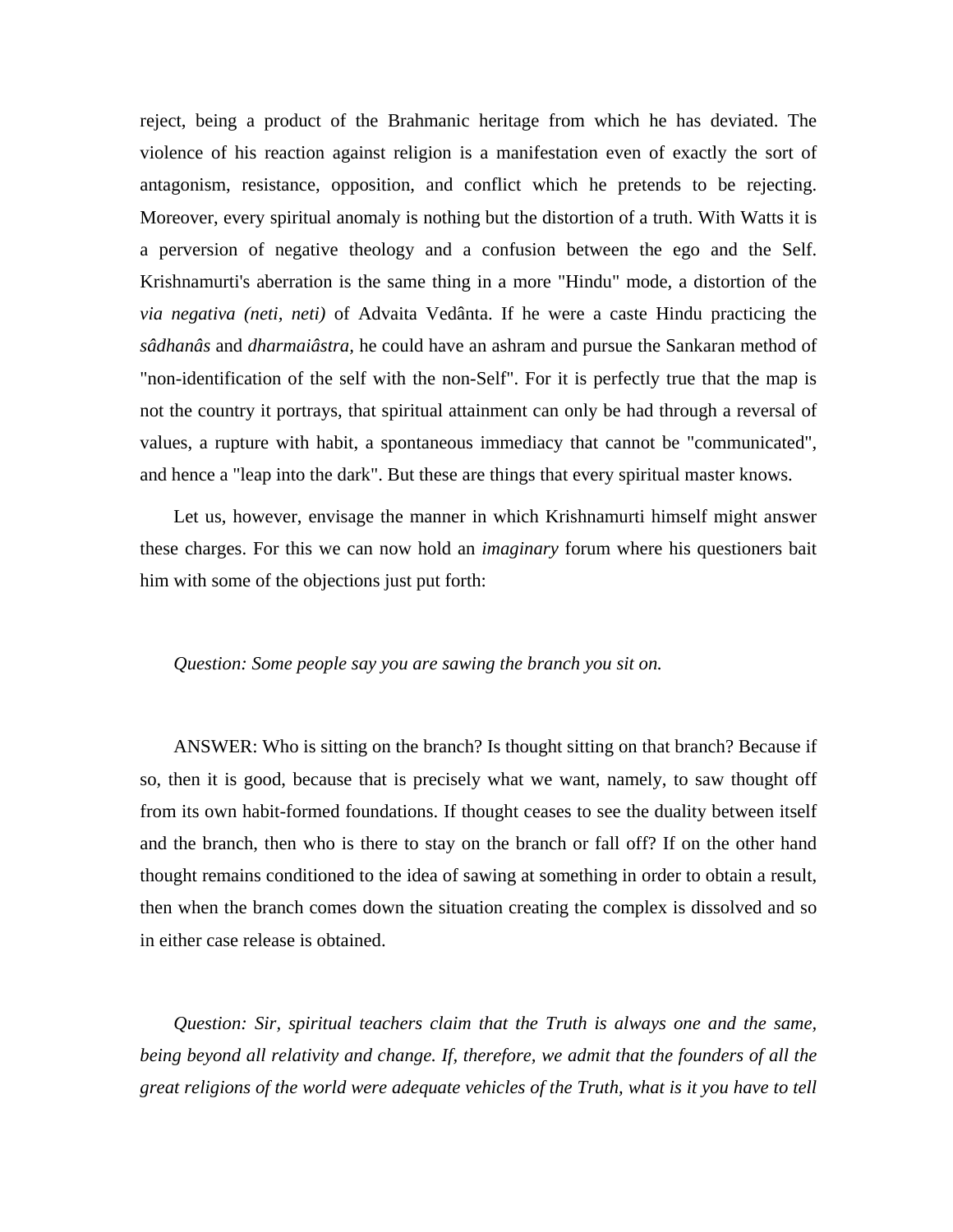*us that they did not already teach? According to this view, if what you say is true, then it*  has always been true; and if it is something that has only been discovered now, then it *belongs to the realm of relativity and thus has no value.* 

ANSWER: I like this question. It is a good question, because it betrays all the errors with which thought is plagued. Did Jesus create a system? Did Krishna, or Buddha? Jesus said, "the wind bloweth where it listeth." What system do we find here? Krishna says in the *Gitâ:* "Giving up all Dharmas, come unto Me alone for refuge." And the Buddha, what did he say? Do you know the Flower Sermon, Sir? He held up a flower. That was all!

One understands something before the thought enters. But we are prejudiced with the human habit to formulate and separate into systems, and so we have Hinduism and Christianity, Capitalism and Communism, Catholics versus Protestants. And then we have religious wars, political wars; people want peace and their very desire for it breeds conflict. In our striving we become neurotic. I have a neurosis. I want love, and then there is a sexual desire--not the sex, but the habit bred by thought that without the desire I cannot find satisfaction. And so I pursue my desire, and this brings jealousy, the fear of being betrayed, the idea I have of how I should be loved, and not obtaining it. And what then, Sir, happens to love, to living in pure creative energy? Is it not uselessly dissipated because I am neurotic? And so you ask if this possibility for energy is something that has only been discovered now, and I answer that it has always been there, otherwise of course it is not true. But these things are not conjectures, and the proof is that you can see for yourself that there is neurosis and conflict in the world; it is not I who invented them. And there is always the wish to end the conflict and live in peace, which shows that something stands in the way of happiness. And is this thing not time? And what creates time? Time is the creation of thought, brought about by planning and organizing and systematizing what should be spontaneous. And so we are kept in duality, and kept from gaining access to spontaneous energy outside of time. Therefore, Sir, if you ask if these ideas are new, I answer that new and old can have no meaning outside of time, and so if we can get rid of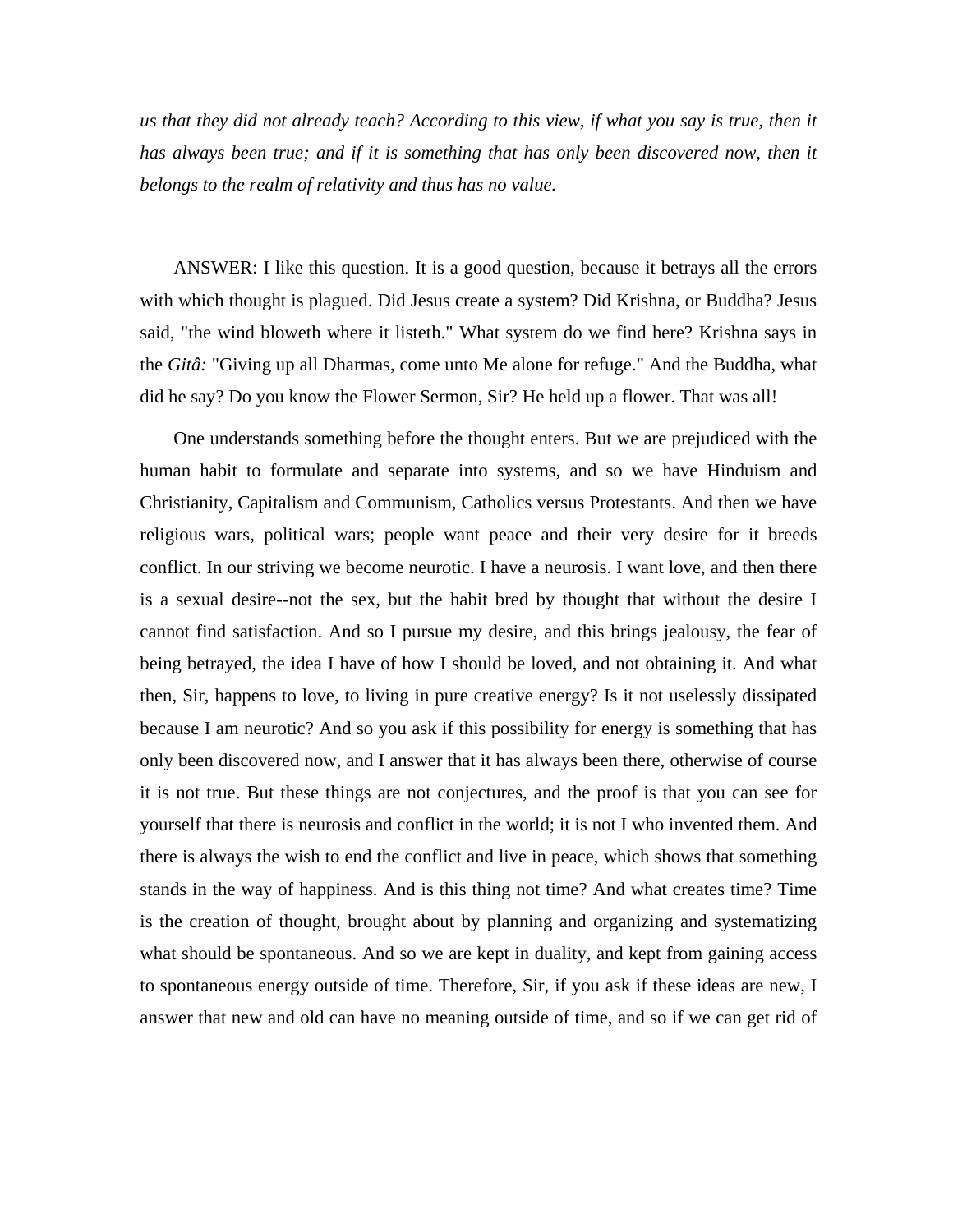time, then the problem is solved of itself and the question has no more meaning!<sup>[4](#page-11-0)</sup>

*Question: I am not satisfied that this answers the point that was raised. You appear to evade the issue by constantly shifting your reasoning and…* 

ANSWER: Madam, please do not go further; I want all of you to stop on these words; consider carefully the trap we are getting into! Does this not illustrate just that conditioning which reason has built into all of us through centuries of automatic prejudice against change? You have the opportunity to profit from what you call shifting reasoning only if you can cultivate the awareness necessary to accept change with a quiet mind and then...

*Question: Sir, I throw in the sponge.* 

 $\overline{a}$ 

ANSWER: Oh, I beg you not to do that, for you are thereby only creating a new conflict, a series of tensions; you are simply reinforcing your sense of separativity and fragmentation, thus obliging us to start the whole discussion over again from where we just left off.

<span id="page-11-0"></span><sup>&</sup>lt;sup>4</sup> In case this is confusing the reader, let him know that error is also "timeless"—in the way that hell is.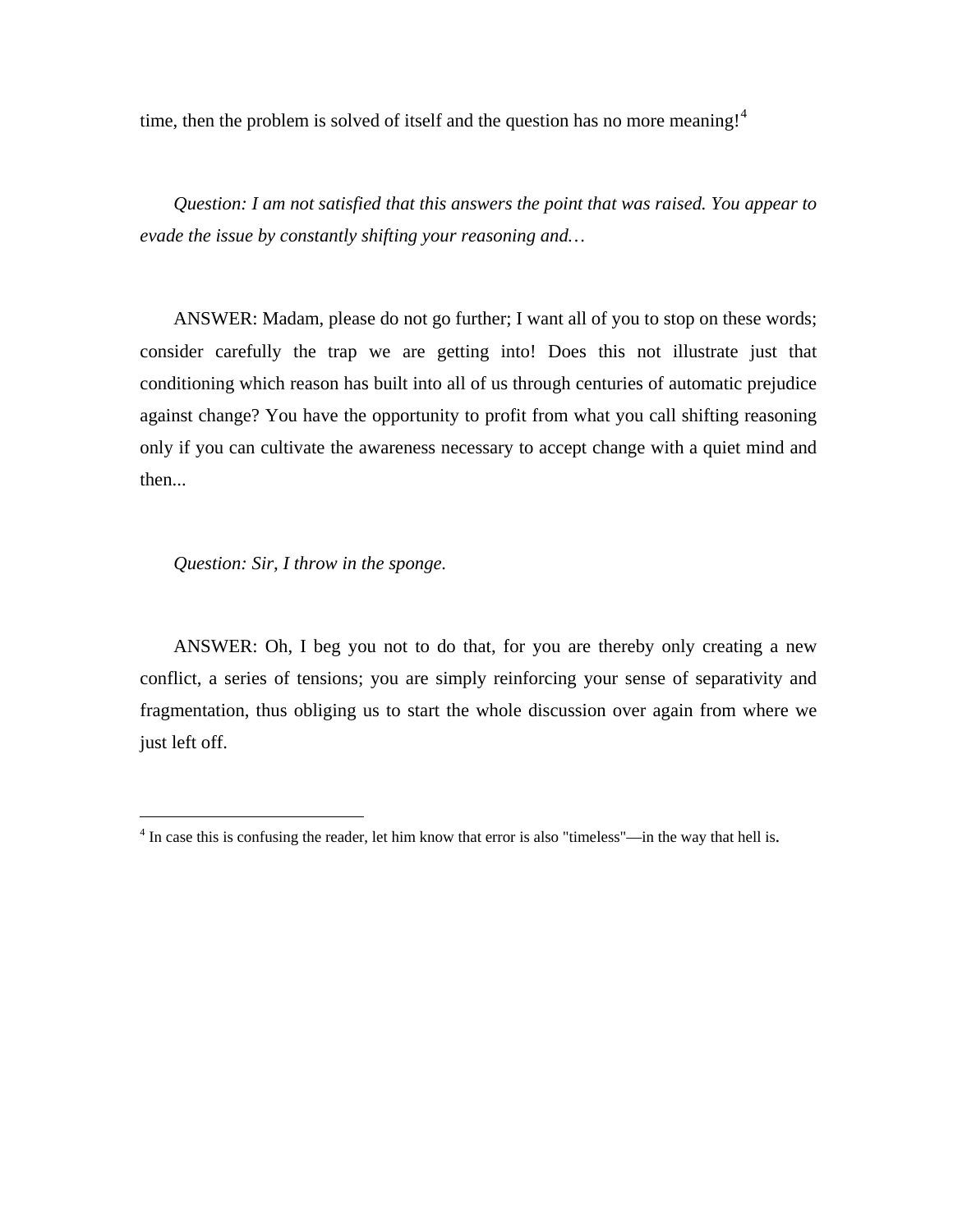\* \*

People like Heard, Huxley, Watts, Zaehner, Krishnamurti, Teilhard de Chardin, Aurobindo, Gopi Krishna and so forth are only the tip of the iceberg, but whatever their point of departure and particular persuasion, they are all in one way or another spokesmen for a New Religion (Watts even has a name for it, the "Church of All Fools") and have in common these salient characteristics: *a patent individualism, a scientific and moralistic humanism, evolutionism, a relativistic "intuitionism" , inability to grasp metaphysical and cosmological principles and the realities of the Universal domain, a mockery (latent or overt) of the sacred, a prodigal dearth of spiritual imagination, no eschatological understanding, a pseudo mysticism in the form of a "cosmic consciousness" .* 

*A patent individualism:* As just one example, both Watts and Krishnamurti say that the illusive separativity between the ego and "Atman" is engendered by the very feeling one has of separativity. How then can we get rid of this feeling? By dropping even the desire to get rid of it! ("holy cunning" ). For the life of the ego is perpetuated in a selfconscious dualism forever oscillating between yes and no, pleasure and pain, hope and deception, desire and frustration. Watts gives by way of illustration the dilemma of wanting to be humble, and being proud of one's humility, and proud of seeing through one's pride in one's humility, ad infinitum; or again, the predicament of the religious praying for the grace to have pure love of God, and being tormented by the secret apprehension that self-will lurks in the shadow of this effort at selflessness. Admittedly the ego 'as such has no means of transcending individuality, but that is not the problem; and the preoccupation of the authors in question with artificial stalemates of this kind actually betrays a dualism on their part that is irresolvable thanks purely to their "closed system" of egocentric subjectivity—the forfeit of their individualism. In reality the soul is more than just the ego, as appears in the Gospel passage : "Lord, I believe ; help thou mine unbelief"; there is also its immortal, transpersonal center *(duo sunt in homme)* whose natural abode is the supernal world; and a contemplative on the spiritual path is centered in the sacraments—of non-human origin—so that the workings of the ego are peripheral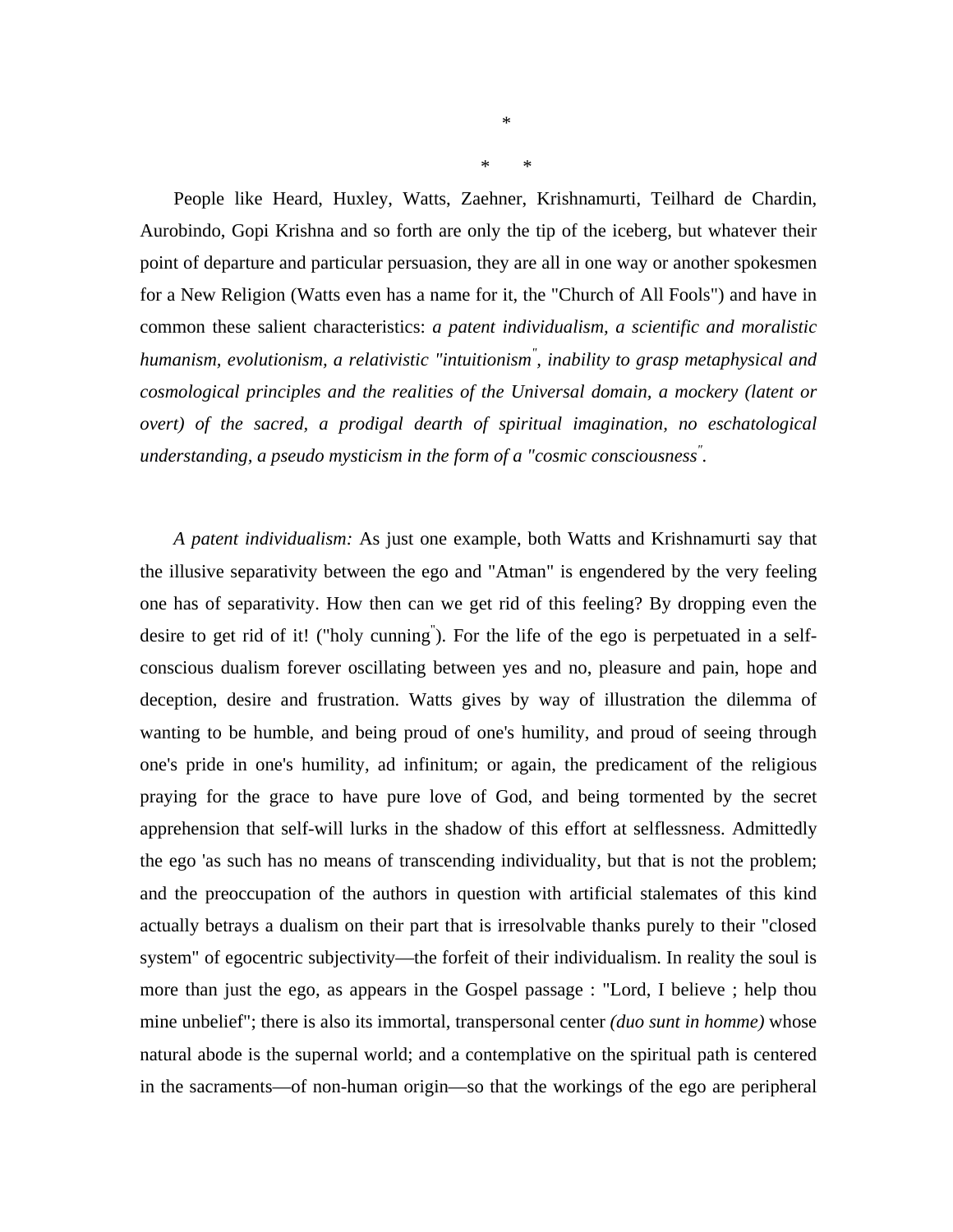and already in some way external or foreign to himself—a commotion removed to the outer horizon for which he can only feel detachment or holy disdain *(contemptus mundi).*

*A scientific and moralistic humanism:* The New Religion school unequivocally advocates a materialistic faith with man at the center, a faith wedded to technology for the betterment of the human race. In its view, science—the product of discursive reasoning born of that "fuller consciousness" which is at once the fruit and ransom of the "Fall" has outstripped dualistic reasonings ability to keep pace; and the remedy for this lies in some sort of "yoga" capable of healing on a higher plane the present scission between the rational but divisive ego and the cosmic All, thus endowing man with the "vision" to exploit technology for purely philanthropic ends.

*Evolutionism:* Progress is for these anti-dogmatists notwithstanding an uncontested dogma. As indicated just above, they conceive the human race prior to the "Fall" composed of sub-rational creatures enjoying through their faculty of instinct an "existential" identity with the cosmos (Teilhard's collective co-consciousness<sup>"</sup>); the " Fall" —quotation marks are used because for these people it is really an evolutional advance—is a picturesque fable to describe the conscious accession of free will and reason, although these evolutionists are pleased to exploit the theological term, since effectively there is in the ego's emergence a "descent" into discursive, analytical thought ( " the knowledge of good and evil"), and a certain taint of "sin": self-will perforce begets pride. " Redemption" (at-one-ment) must accordingly be construed as the next evolutional breakthrough to be achieved when the social tensions of the present day have reached their ultimate crisis point (kairos), thus exploding into the birth of the superman, the apocatastatic Parousia, at one again with the cosmos—and all his gadgetry along to boot. What traditional doctrines without exception teach is exactly the inverse: namely, that prelapsarian humanity lived in unity by the light of the Intellect (which can only be called "instinct<sup>"</sup> at the risk of admitting that apes likewise were created "in the image of God<sup>"</sup>), that the Fall came from the veiling of this Intellect through various causes, and that macrocosmic salvation is tantamount to the unveiling once more of this Intellect through the reversal of these causes, and the restoration of salvageable man-kind to its pristine state.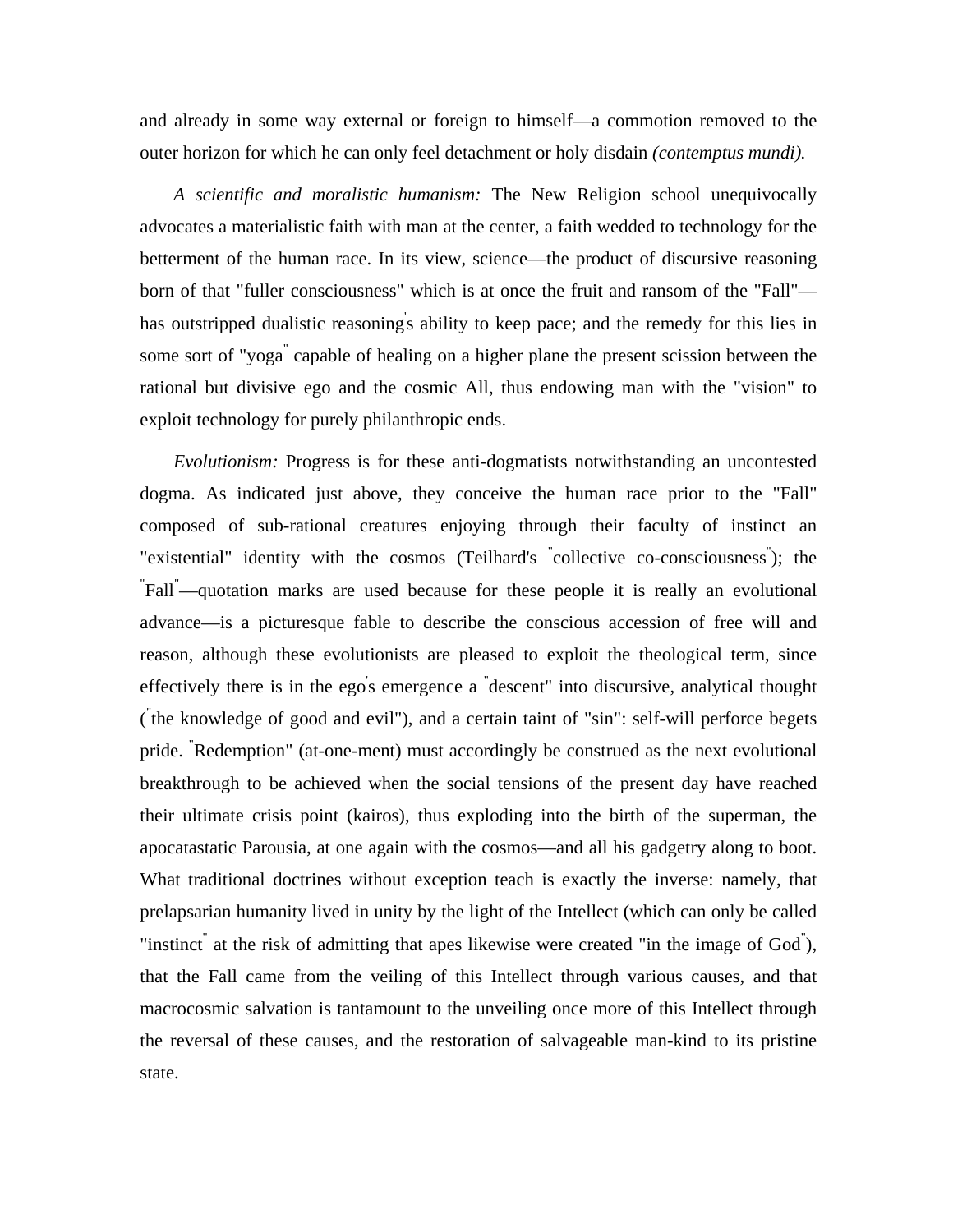*A relativistic "intuitionism":* This is characterized by thought which is "floating", sentimental, and vague—albeit clever, or even "scintillating". Reason here is "dynamic" and subjective, and thus prone to attribute purely psychological motives to even the greatest manifestations of spirituality and wisdom; it scorns intellectual, contemplative, and "static" objectivity as being pharisaism or "retreat-ism", while leaning uncritically at the same time towards parapsychology, the phenomenal, and other prolongations of extrasensory exoticism.

*Inability to grasp principles:* Watts believes the idea of God can only become intelligible and central when we transpose concepts of *height* into terms of *depth,* or the Ground of all existence. If he understood the hierarchy of the states of being, "descending" or "exteriorizing<sup>"</sup> from the Universal to the individual order, questions of spatial orientation would be a matter of terminology; but as precisely he conceives of  $\overline{\phantom{a}}$  up and "down" in a purely individual, quasi-physical sense, to relegate Heaven to the Abyss is not just a figure of speech. Admittedly an abstract Ground may flatter the sophistications of intelligence in a way that a Personal God "on high" does not; however, there still remains the metacosm, and the macrocosm with its essences, exemplars, principalities, and archetypes, and the relationship of the microcosm to all this; in fact, when it comes to how the visible world is produced from the invisible, these authors are singularly silent. Their data seems limited to what science has to teach about pure energy being the substratum of phenomenal existence, with the reservation that this force or "vibration" is considered by them to be endowed with some kind of "intelligence" .

*Mockery of the sacred:* That may seem a strong word, but the attitude de facto of these New Religion partisans amounts to this; totally foreign to their "fixation" on change and becoming is a world view based on the finality of an Absolute, unchanging Principle, Eternal, Infinite, always the same unto Itself, and which in differing modalities—of nonhuman, timeless origin—reveals Itself through Avataric descents, sacred scripture, and by extension the divine aspirations of saints and sages. When belief in infallibility no longer prevails, the certitude in unshakable authority crumbles, Krishna, Buddha, Christ, Muhammad, Lao-tse are relegated to the fallible, individual plane, and everyone is henceforth on his own, making impertinence well-nigh irresistible.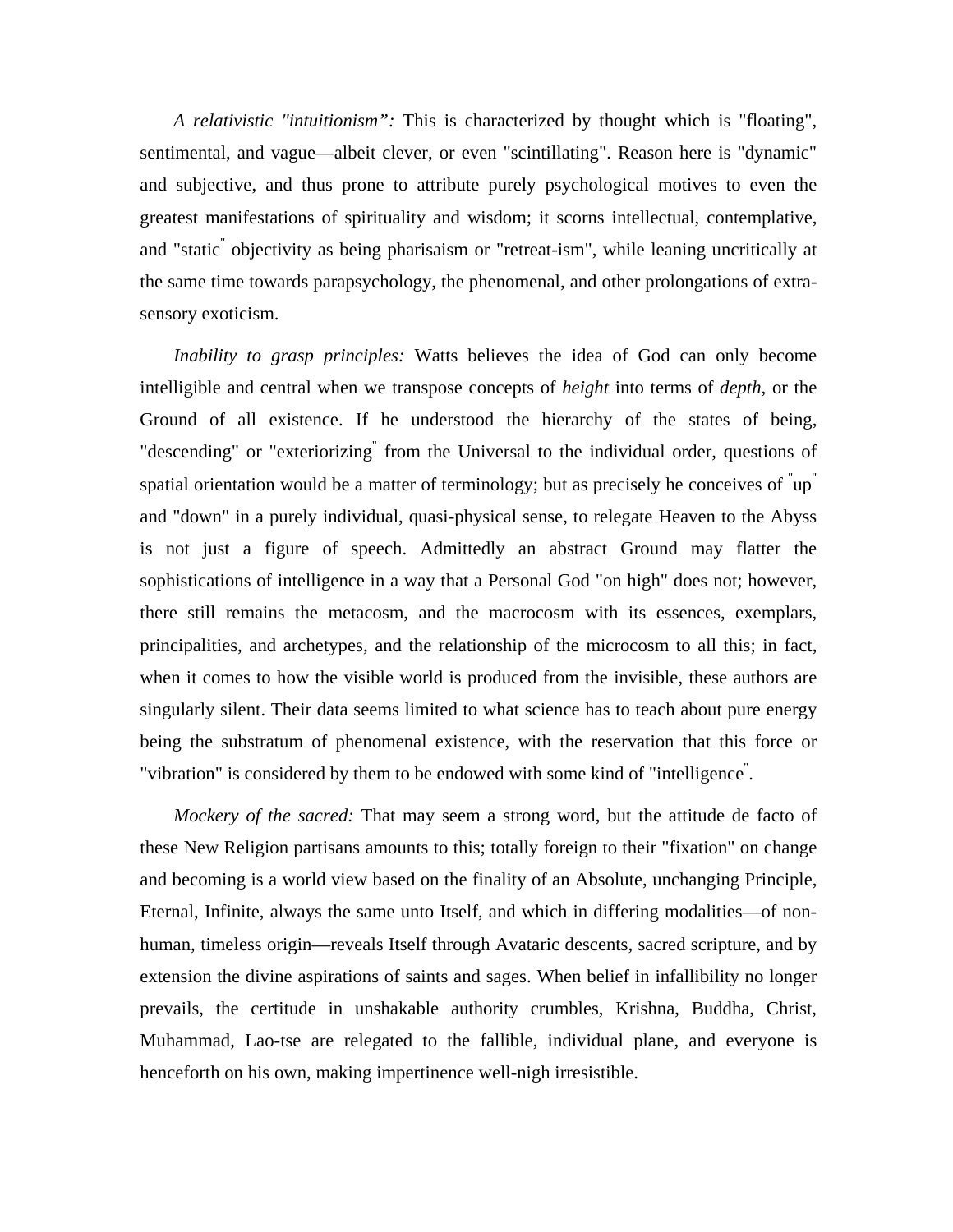*A prodigious dearth of spiritual imagination:* This follows of itself from what precedes. For a few very bright gentlemen of our century, university-trained in Western culture, to speak as though they have discovered spiritual truths of which the entire humanity of the world has hitherto been in iignorance,—that untold millions of Hindus, Buddhists, Taoists, Confucianists, Shintoists, Jews, Christians, Muslims, plus countless other ethnic groups have all shared in common the same errors concerning a Personal God, an afterlife, the immortality of the soul, the necessity of rites, and so on—and for these personages to hold forth as though there had never been Solomon, Sankara, Plato, Ibn `Arabi, Eckhart, Nâgârjuna, Chuang-tse, and the rest—for such a phenomenon to be possible surely the politest explanation one can give is lack of imagination.

*No eschatological understanding:* The expression in the first paragraph of this article, "dipped into", is used advisedly, as anything deeper than a dilettantish approach would force the minimal recognition that Oriental doctrines are no more accommodating than Christianity: all religions basically agree in their eschatologies, in their moral injunctions and stress on virtues relative to man's ultimate ends, in their promises and warnings of future rewards and punishments pertaining to beatitudes and immensities for which the present world is but the threshold. To the New Religion school, however, all this is a closed book.

*"Cosmic consciousness":* There is the conviction here that man has potential access to vastly extended realms of consciousness underlying his habitual perceptions, and that the mystics—whatever their exaggerations and excesses and supernatural embroidering, and despite the clumsiness of their trial-and-error ascesis, plus the portion that, can be written off as pure hysteria—do in fact have the not unappreciable merit of being forerunners in this direction by pointing to some common ground of awareness or reality that exists beyond any reasonable doubt. The awaited consciousness of the future is "cosmic<sup>"</sup> in that it will reunite the ego—stranded since the "Fall"—with the common Ground of all existence; and this, in the words of Watts, "is the mighty self-abandonment which gives birth to the stars".

Provided, that is, the stars have yet to be born.

This essay can best be terminated with the following clarification by Frithjof Schuon: